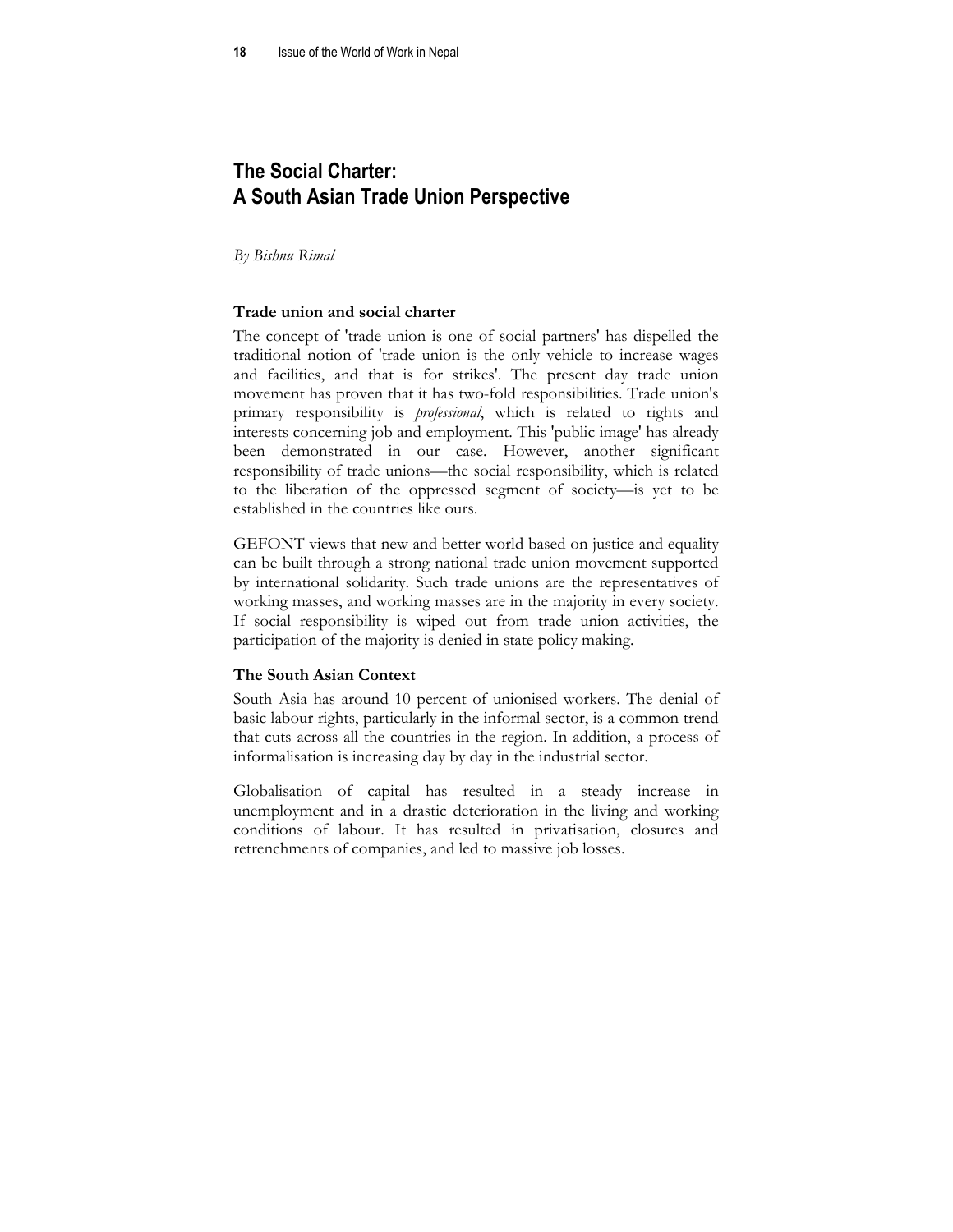Sub-contracting of work by companies to small family based and homebased units is also increasing simultaneously with sub-contracting and casualisation of labour. Another impact of globalisation is deunionisation in work places. The result is the reduction in membership and weakening of the bargaining capacity of trade unions. This process has intensified the exploitation of toiling masses. The rich are becoming richer, and the poor are going poorer.

The central point of the trade union demand today is to put an end to the adverse effects of globalisation, effects such as massive job losses, new job creation in poorly paid informal sectors, restructuring of enterprises to face competition, slowdown in industrial growth, growth mainly in the service sector and growing industrial sickness imposed by the globalising finance capital.

It is not just an accident. Nor can we so easily conclude that this is because of IMF and the World Bank. The two with WTO are the carriers of globalisation. Global competition inherent in the policy and process of globalisation motivates employers to adopt new strategies. Private employers alone cannot be made responsible for this. Government, which is a big employer, is the first to be accused of as it is escaping its social responsibility towards the working masses. In the name of downsizing the work force, this big employer is acting disguisedly to enforce such conditions as early retirement, voluntary retirement, flexibility, mobility, golden hand shake and so on. The pattern of employment is changing rapidly.

By this strategy, employers want to cut down the cost of production. They call for flexible labour arrangements. They resort to lay off, retrenchment, sub-contracting and casualisation, all to reduce costs. They seek to replace or substitute the unskilled workers with skilled hi-tech employees. They adjust their HRD or industrial relations technique to increase labour productivity. The essence of their HRD policy is to minimise permanent employees.

This process of informalisation results in two segments of works in the industrial workforce. In one category will be skilled, technical, professional and non-unionised staff hired through a confidential process. The main consideration in the segment is the loyalty of the workforce. The other is the semi-skilled and unskilled mass of workers. The job for this segment is only casual. Ultimately, the industrial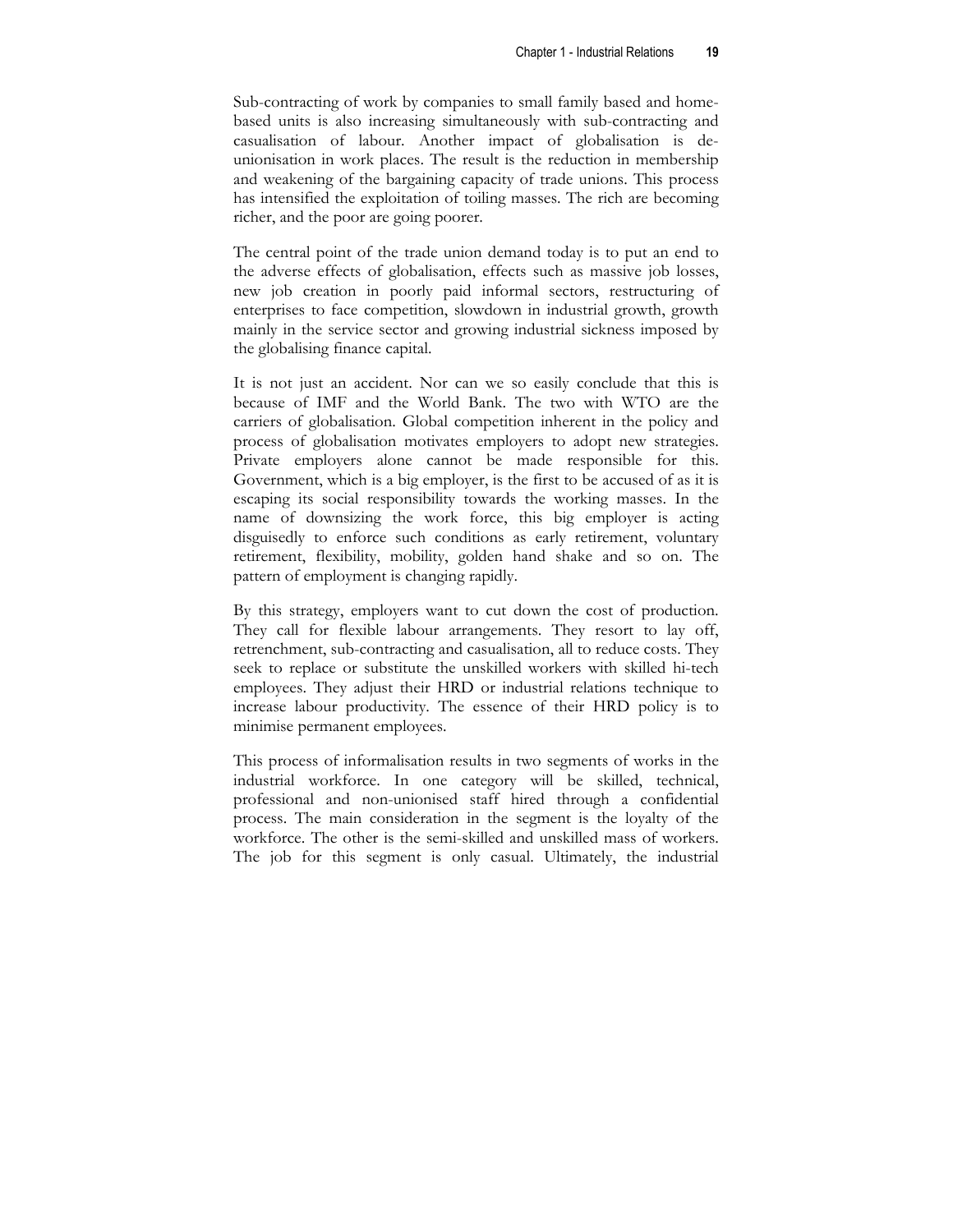workforce is marked by a scenario of a large percentage of non-regular work forces and a small percentage of regular work forces.

# **The Nepali Context**

Nepal is a least developed country with 23 million people, 50 percent of them living below the poverty line (although official statistics claim it to be 42 percent). There exists a high disparity in the distribution of income and wealth. The gap is ever widening with the intensification of new economic policies of globalisation. Land is the major form of asset, and agriculture is the major occupation in which some 80.2 percent of labour force is engaged. Majority of peoples, around 88 percent, live in rural areas and most of them are engaged in subsistence farming.

The total size of the labour force is of 11 million and annual growth rate is 2.4 percent. Of the total labour force, women cover 47 percent. But in agriculture, women cover 62 percent of the total labour requirement. However, in formal sectors of work only 4 percent of the total labour force is of women.

In informal sectors, 87 percent labour force is of females and 67 percent is of males.

The unemployment rate is 4.89 percent. But if go through a head count methodology, it stands as high as 15 percent. Underemployment is very severe and is as high 45 percent if total human days are to take into account

The Nepali labour market is largely unfair. Working hours, leaves and benefits vary in different business and government services. There is still prevalence of bonded labour and different patterns of forced labour.

Contract labour is a serious issue in this regard. Gender discrimination is rampant. Violation of labour law and international labour standards is a common phenomenon. The sudden imposition of Essential Services Act aiming to ban worker strikes in 10 different services including hotel, restaurant and catering services is a fresh example of its kind. Social security is almost non-existent in Nepal.

Overall attitudinal change is required in the feudal mentality of employers that treats workers not as partners but as servant. The state machinery is still insensitive to labour issues even though its ILO membership is nearly five decades old. In government bureaucracy,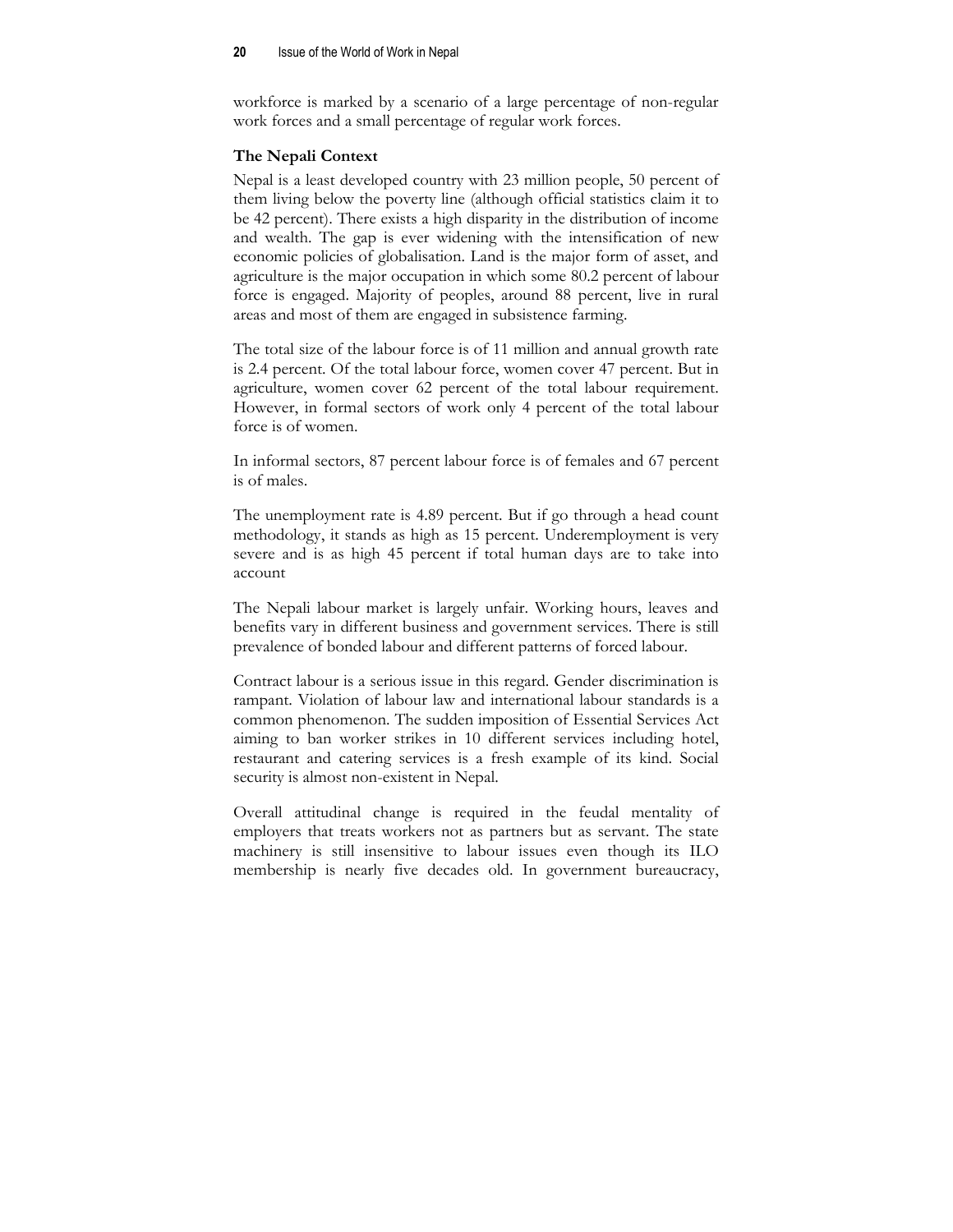Labour Ministry is considered as one of the neglected ministry. As a result, the labour administration is too weak to implement laws and regulations in an effective manner. In addition, government machinery is less socially responsive and does not care about developing a sound system of social welfare, protection and social security.

In this context, we feel that the conflict between labour and capital continues to play an essential role for most workers and their unions. However, still there are additional factors and some of them have become more visible and relevant in recent years. For example, there are wide differences between 'North' and 'South', and between rich and poor countries. The issue of gender and the conflict between the formal and informal sector, economy and environment, tradition and modernity are other areas that need sincere attention.

Should we, trade unionists, see the world through the old concept as being divided into workers and capitalists? Or is it to be viewed as a regional division of the world into a privileged "North" and an underprivileged "South". If we go along this division, we will also see division in terms of regional hemispheres. The answer however is crystal clear! We will find the privileged as well as the underprivileged both in the "North" and the "South". Thus the unions under any circumstances should try to represent the underprivileged from any corners of the world, irrespective of the place where they work.

## **South Asia and Social Charter**

The 10th SAARC Summit of July 1998 has developed a Social Charter which focuses on the area of poverty, ill-health, illiteracy, malnutrition, population control, human resources development, empowerment of women, protection of children and proper mobilisation of youth. But it does not include components related to workers. Thus it differs from the European Social Charter, which was designed to establish common standards concerning employment, working conditions and social security of workers of the continent.

The solution presented in the proposed South Asian Social Charter without addressing the working class will not make any sense. The Charter should cover at least the following working class related concerns: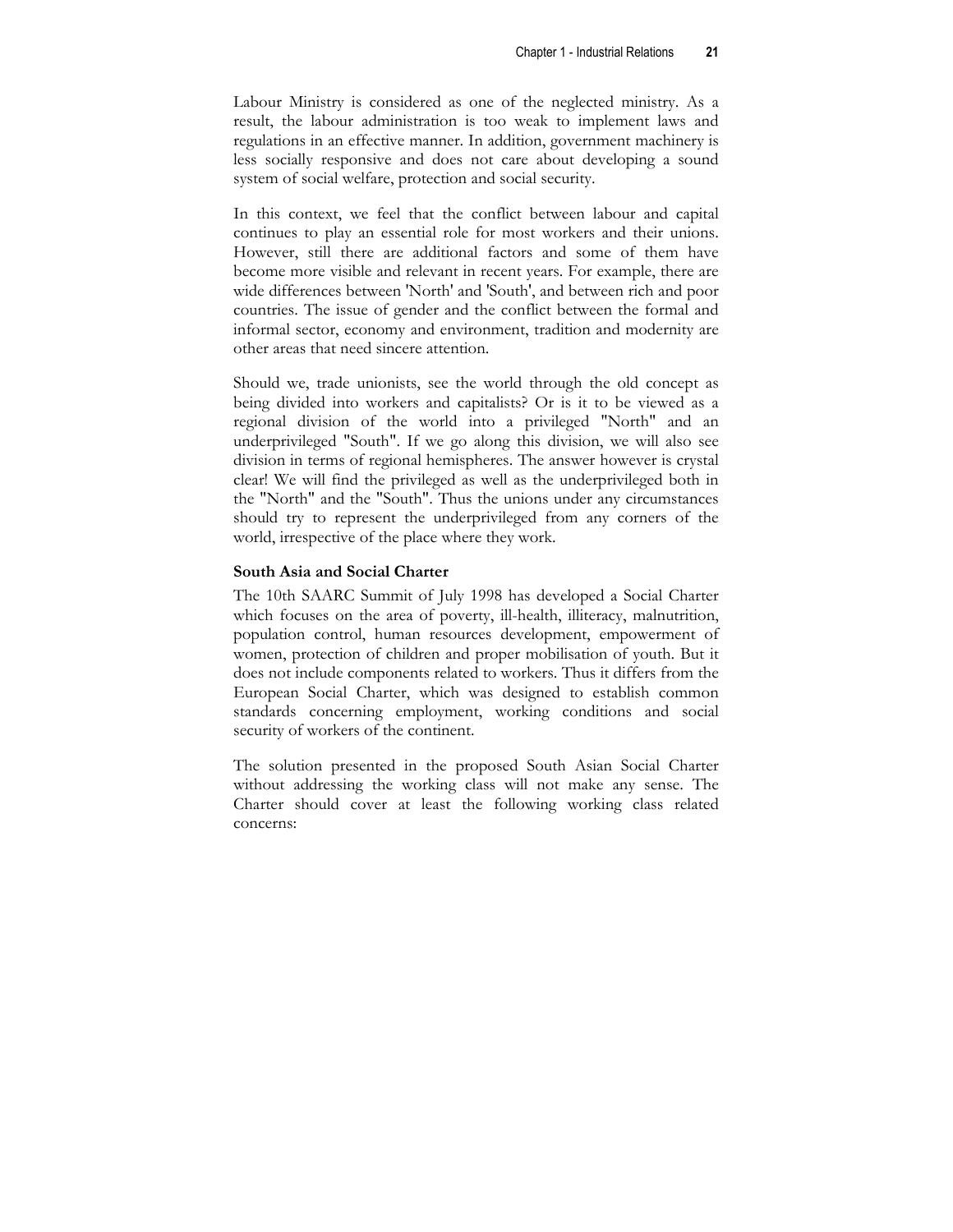- Establishment of basic labour rights in all South Asian countries in conformity with the 8 ILO Core Conventions including Conventions 102,103,107 and 141
- Formulation of a wage policy establishing national need based minimum wages in each SAARC country
- Formulation of SAARC Trade Union Alliance
- Migrant Workers Rights
- Inclusion of labour charter as one of key activities of SAARC

The South Asian Consultations of trade unions, human right organisations and NGOs developed the following three-fold charter after the establishment of WTO on the issue of Social Clause:

- Human Right Charter
- Labour Charter
- Environment Charter

A policy adopted by 17th Congress of ICFTU globalising social justice trade unionism in the 21st century has proposed a 6-fold programme:

- 1. Spreading and Deepening Democracy in the era of Globalisation (including the policy of considering democracy as the yardstick for good governance, finding out common principle in a diverse world and making worker's views heard from the workplace to international platforms)
- 2. Jobs and Justice in the Global Economy (recognising safety net of social protection as a basic state responsibility, inclusion of core labour standards in the world trade system to achieve genuine development and the inclusion of employment and environment on sustainable development agenda)
- 3. Human Rights and the World of Work (recognising democracy as the foundation of global economy, opposing no-union policies in EPZS, elimination of child labour and recognition of unity and democracy as a source of union strength)
- 4. Ending Discrimination at the Workplace (recognising rampant discrimination in workplaces, recognition of gender aware union with women being a vital force for change in unions and inclusion of insecurity-racism and 3-d jobs as union agenda)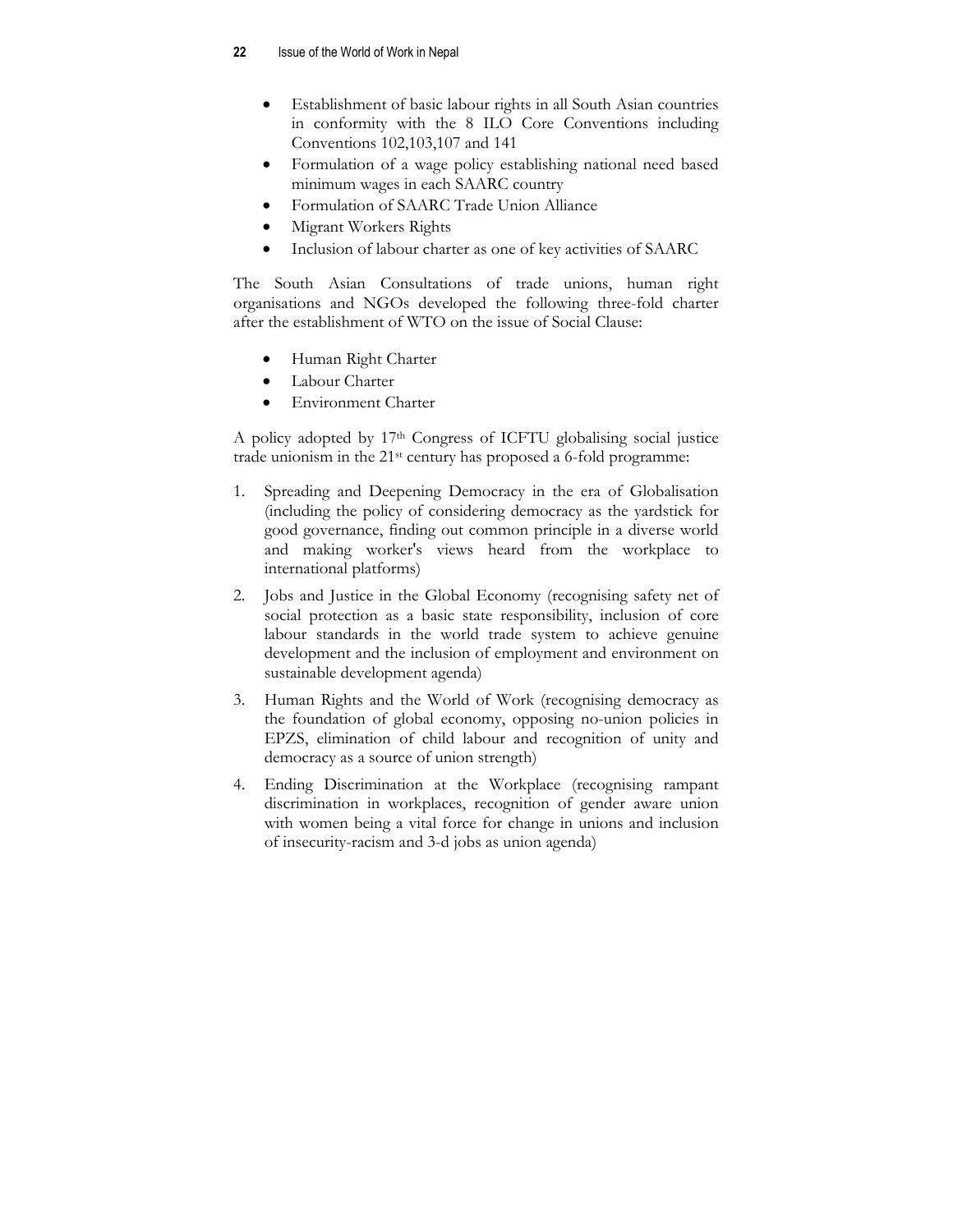- 5. Organising International Solidarity (engaging with MNCs to generate dialogues and agreements, linking workers in the global production chain, organising the informal sector to include excluded voices and establishing respect for workers in a changing world), and
- 6. Trade Unions in the 21st Century (campaigning for social justice in the globalise world and driving reform with a clear vision and value of the international union work)

The ICFTU-APRO has designed the Social Charter for the democratic development of the Asia Pacific countries which emphasises on minimum basic standards and best practice standards, human and trade union rights and social policies. The APRO's 'five essential' areas are:

- essential social security schemes
- essential clause in CBA, which includes unions and agency shop, check-off, compulsory consultation for redundancies and joint consultative systems
- essential provisions in labour legislation
- essential area in social development, which includes compulsory education, eradication of child labour and universal health care
- essential conventions on International Labour Standards

The ICFTU-APRO social charter is concerned with how union should work together to promote the recognition and respect for the fundamental rights of workers. Thus it has tried to dig out practical measures for justice at the workplace in the context of global market economy. Simultaneously the Charter has developed a guideline for social dialogue, which covers a number of issues like employment, wages and working condition, vocational training and retraining, industrial relations, OSH and environment, women workers, MNCs and EPZs, migrant workers and social security, among others.

# **Conclusion**

In this age of globalisation, the issue of social protection and social security comes as the core agenda of trade unions both in the developed and underdeveloped world while discussing the Social Charter. The major components of social security system such as old age benefits, unemployment benefits, compensation of workplace injuries, Medicare, sickness benefits, maternity protection, invalidity and family as well as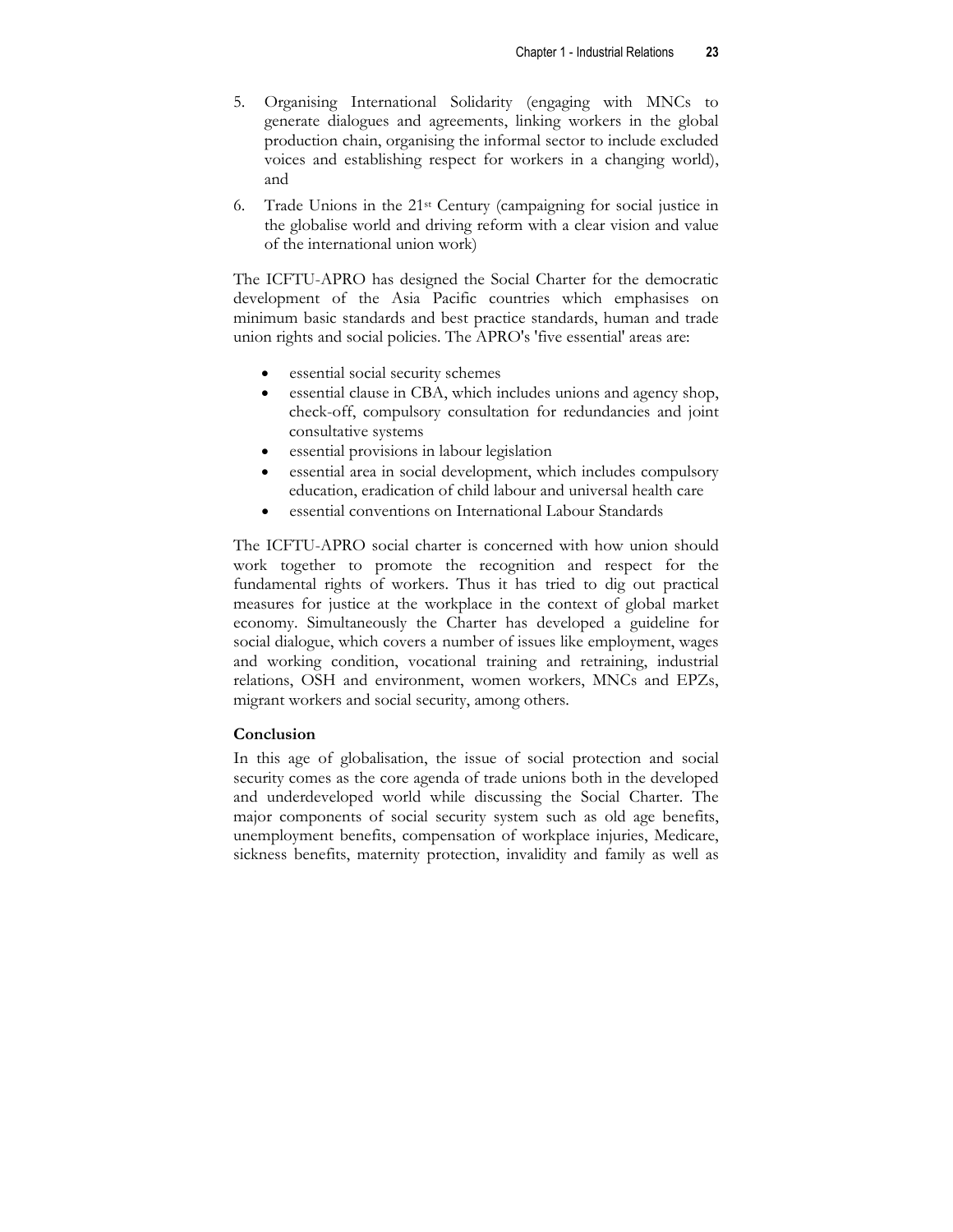survivors benefits should not be curtailed. They should rather be expanded to cover the workers of informal and self-employed sectors. It may be a phase-wise exercise in implementation, based on the stage of socio-economic development of the country in question. But these components should be institutionalized.

In this context, GEFONT views that the union activities and priorities in Nepal should be as follows:

- Extension of legal frameworks in favour of working masses, formulation, revision and amendment of labour laws and regulations, and their effective implementation
- Maximum security of jobs, currently under threat from new economic policies, which encourage informalisation and casualisation
- Unionising formal and informal sectors
- Widening the coverage and enforcement of minimum wages
- Promotion of a sound wage structure
- Ensuring fair working conditions
- Minimising unfair labour practices affecting women, children and bonded labour
- Increasing workers' education programmes
- Establishment and extension of a dependable social security system, compatible with Nepal's economy

Regional blocks in various levels have been developed everywhere. But we, South Asian, are far behind in this connection in spite of our commonalties. Trade Union Network is also one-sided. Neither ICFTU based SAARTUC is functioning well, nor is the WFTU SAARC Council of Trade Unions. WCL exercises are naturally unproductive. Effective independent trade union centres are also in the scene, but they operate outside these networks. Recognising all efforts made by either side, it is necessary to form a broad alliance of all South Asian Trade Unions. Focal points of the Alliance should:

raise issues emerging from the adverse impacts of globalisation, based on practical experiences and not on theoretical assumptions